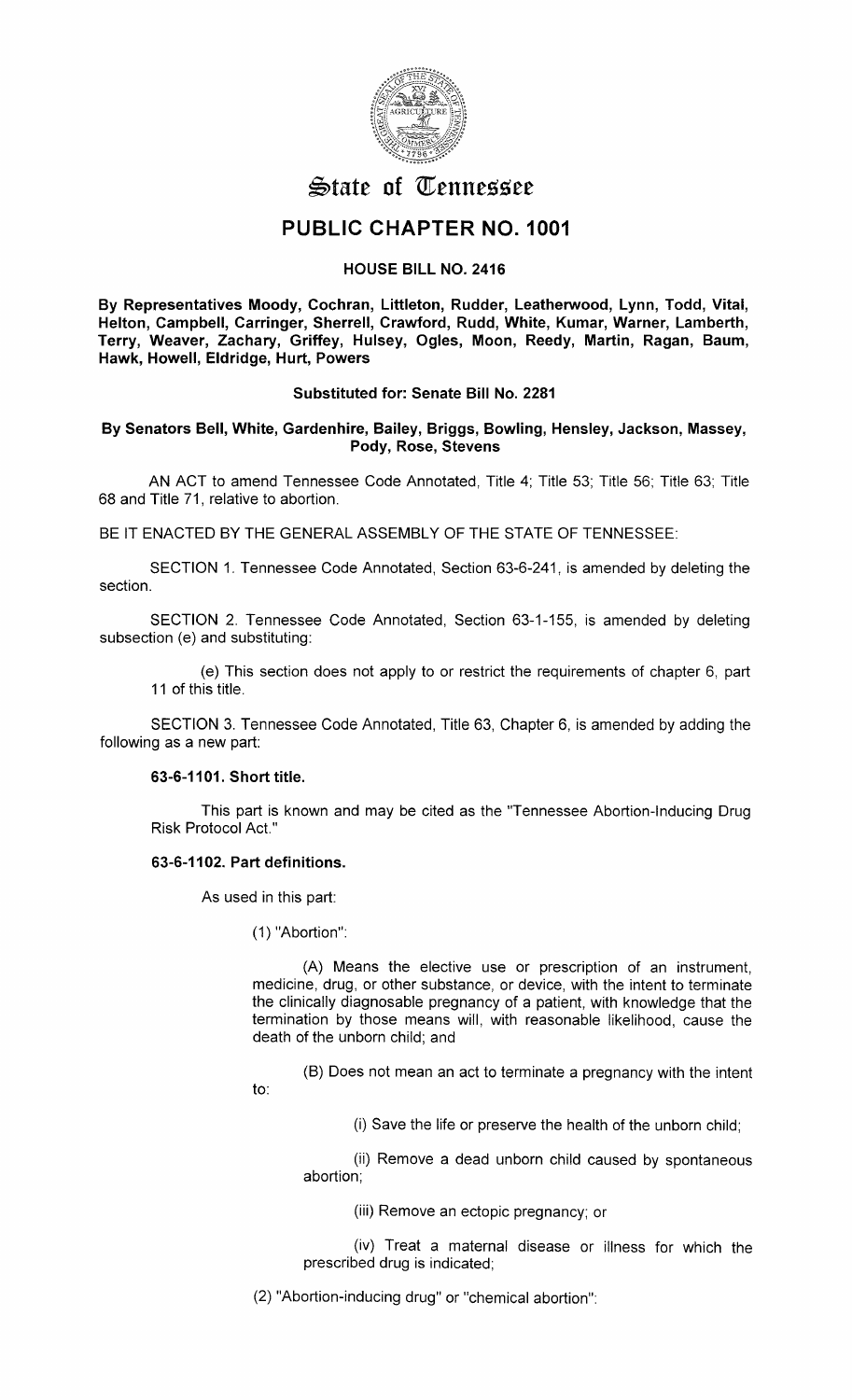(A) Means a medicine, drug, or other substance provided with the intent of terminating the clinically diagnosable pregnancy of a patient, with knowledge that the termination will, with reasonable likelihood, cause the death of the unborn child;

(B) Includes the off-label use of drugs known to have abortioninducing properties that are prescribed specifically with the intent of causing an abortion such as mifenristone misonrostol and causing an abortion, such as mifepristone, misoprostol, methotrexate; and

(C) Does not include drugs that may be known to cause an abortion that are prescribed for other medical indications;

(3) "Adverse event" means an untoward medical occurrence associated with the use of a drug in humans, whether or not considered drug related;

(4) "Associated physician" means an individual licensed, and in good standing, to practice medicine in this state pursuant to chapter 6 or 9 of this title and who has entered into an associated physician agreement pursuant to § 63-6-  $1104(b)$ ;

(5) "Complication" means an adverse physical or psychological condition arising from the performance of an abortion, including, but not limited to, uterine perforation; cervical perforation; infection; heavy or uncontrolled bleeding; hemorrhage; blood clots resulting in pulmonary embolism or deep vein thrombosis; failure to actually terminate the pregnancy; incomplete abortion; pelvic inflammatory disease; endometritis; missed ectopic pregnancy; cardiac arrest; respiratory arrest; renal failure; metabolic disorder; shock; embolism; coma; placenta previa in subsequent pregnancies; preterm delivery in subsequent pregnancies; free fluid in the abdomen; hemolytic reaction due to the administration of ABO-incompatible blood or blood products; adverse reactions to anesthesia and other drugs; subsequent development of breast cancer; death; psychological complications, such as depression, suicidal ideation, anxiety, and sleeping disorders; and other adverse events;

(6) "Department" means the department of health;

(7) "Facility" means a public or private hospital, clinic, center, medical school, medical training institution, healthcare business, physician's office, infirmary, dispensary, ambulatory surgical center, or other institution, location, or business where medical care or pharmaceuticals are provided to individuals;

(8) "Hospital" has the same meaning as defined by § 68-11-201;

(9) "Last menstrual period" means the time that has elapsed since the first day of the patient's last menstrual period;

(10) "Physician" means an individual licensed, and in good standing, to practice medicine in this state pursuant to chapter 6 or 9 of this title;

(11) "Pregnant" or "pregnancy" means the female reproductive condition of having an unborn child in the patient's uterus;

(12) "Provide" means an act of giving, selling, dispensing, administering, transferring possession to, or otherwise providing or prescribing, an abortioninducing drug;

(13) "Qualified physician" means a physician who has the ability to:

(A) Identify and document a viable intrauterine pregnancy;

(B) Assess the gestational age of pregnancy and inform the patient of gestational age-specific risks;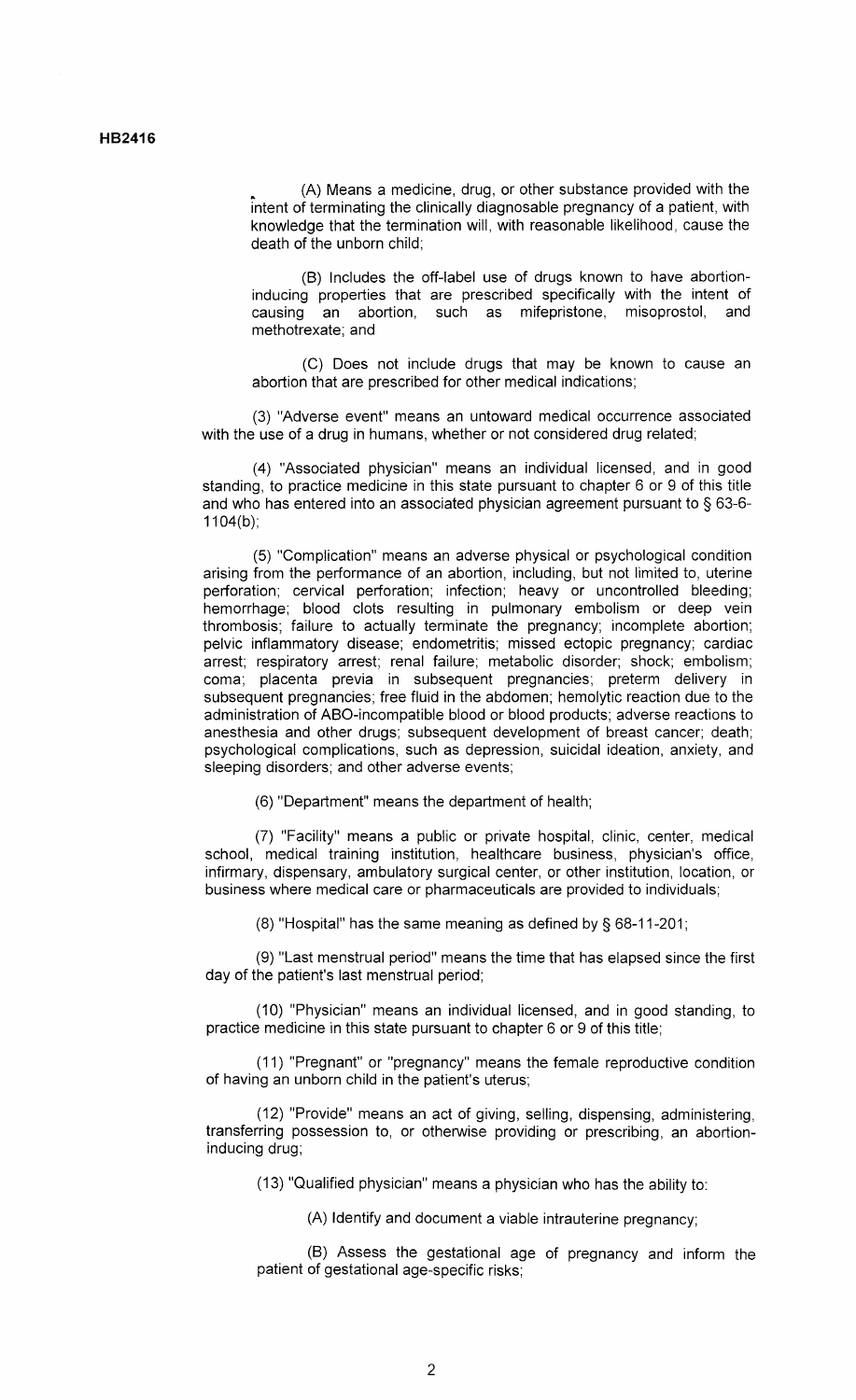**HB2416** 

(C) Diagnose ectopic pregnancy;

(D) Determine blood type and administer RhoGAM if a patient is Rh negative;

(E) Assess for signs of domestic abuse, reproductive control, human trafficking, and other signals of coerced abortion;

(F) Provide surgical intervention, or has entered into a contract with another qualified physician to provide surgical intervention; and

(G) Supervise and bear legal responsibility for an agent, employee, or contractor who is participating in any part of a procedure, including, but not limited to, preprocedure evaluation and care;

(14) "Reasonable medical judgment" means a medical judgment that would be made by a reasonably prudent physician knowledgeable about the patient's case and the treatment possibilities with respect to the medical conditions involved; and

(15) "Unborn child" means an individual organism of the species homo sapiens, beginning at fertilization, until the point of being born alive as defined in 1 U.S.C. § 8(b).

#### **63-6-1103. In-person requirement.**

(a) An abortion-inducing drug may be provided only by a qualified physician following the procedures set forth in this part.

(b) A manufacturer, supplier, pharmacy, physician, qualified physician, or other person shall not provide an abortion-inducing drug to a patient via courier, delivery, or mail service.

## **63-6-1104. Distribution of abortion-inducing drugs.**

(a) Because the failure and complication rates from a chemical abortion increase with advancing gestational age and because the physical symptoms of chemical abortion can be identical to the symptoms of ectopic pregnancy and abortion-inducing drugs do not treat ectopic pregnancies and are contraindicated in ectopic pregnancies, a qualified physician providing an abortion-inducing drug shall examine the patient in person and, prior to providing an abortion-inducing drug:

(1) Independently verify that a pregnancy exists;

(2) Determine the patient's blood type, and, if the patient is Rh negative, offer to administer RhoGAM at the time of the abortion;

(3) Inform the patient that the patient may see the remains of the unborn child in the process of completing the abortion; and

(4) Document, in the patient's medical chart, the gestational age and intrauterine location of the pregnancy, and whether the patient received treatment for Rh negativity, as diagnosed by the most accurate standard of medical care.

(b) A qualified physician providing an abortion-inducing drug must be credentialed and competent to handle complication management, including emergency transfer, or must have a signed agreement with an associated physician who is credentialed to handle complications and be able to produce the signed agreement on demand by the patient or the department. The qualified physician providing an abortioninducing drug to a patient shall provide the patient with the name and phone number of the associated physician.

(c) A qualified physician providing an abortion-inducing drug, or an agent of the qualified physician, shall schedule a follow-up visit for the patient at approximately seven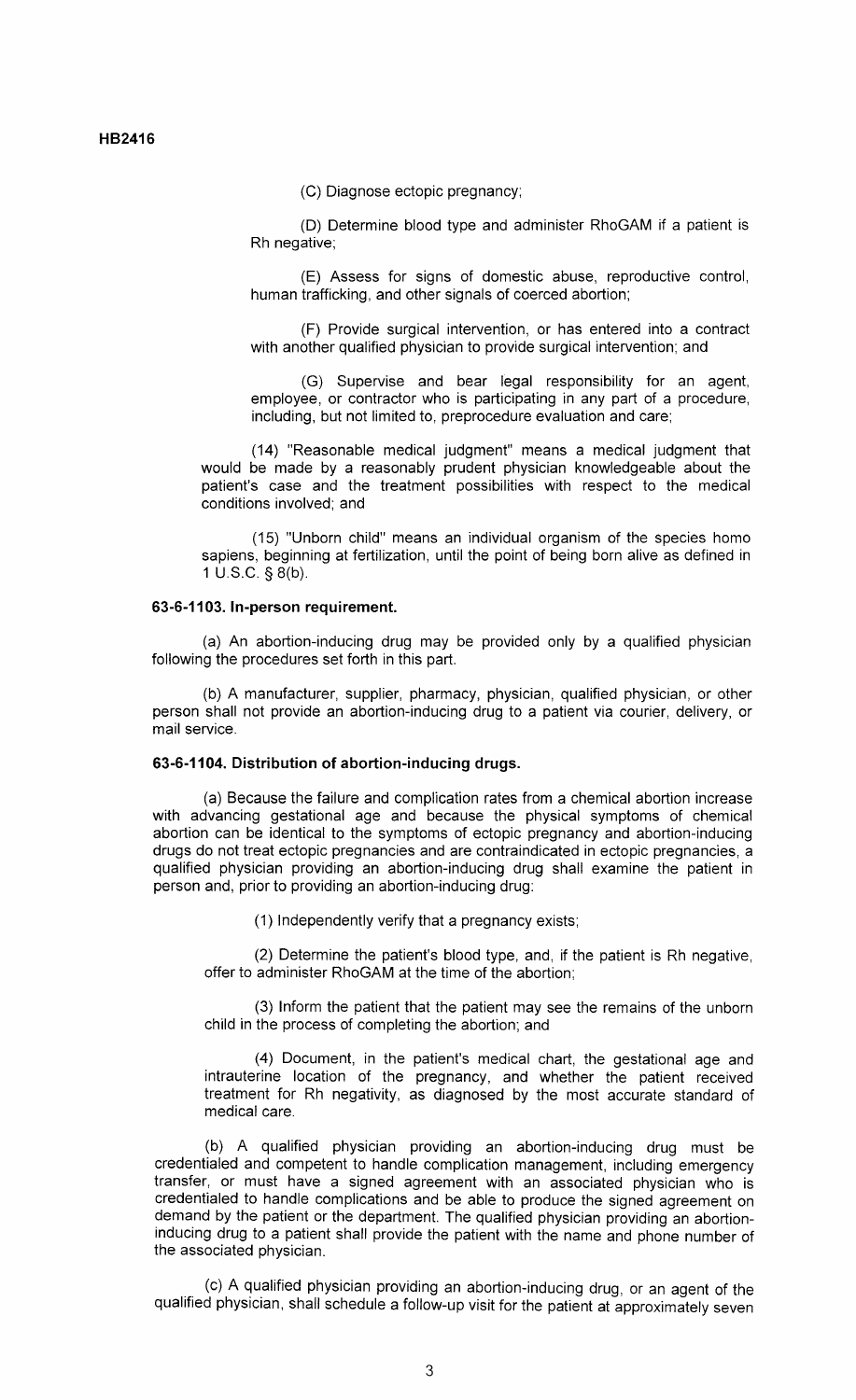## **HB2416**

(7) to fourteen ( 14) days after administration of the abortion-inducing drug to confirm that the pregnancy is completely terminated and to assess the degree of bleeding. The qualified physician shall make all reasonable efforts to ensure that the patient returns for the scheduled appointment. A brief description of the efforts made to comply with this subsection (c), including the date, time, and identification by name of the individual making the efforts, must be included in the patient's medical record.

#### **63-6-1105. Criminal penalties.**

(a) An individual who intentionally, knowingly, or recklessly violates this part commits a Class E felony and, upon conviction, may be fined not more than fifty thousand dollars (\$50,000). As used in this subsection (a), "intentional," "knowing," and "reckless" have the same meanings as provided in § 39-11-302.

(b) A criminal penalty shall not be assessed against a patient upon whom a chemical abortion is attempted or performed.

#### **63-6-1106. Civil remedies and professional sanctions.**

(a) In addition to all other remedies available under the laws of this state, failure to comply with this part:

(1) Provides a basis for a civil malpractice action for actual and punitive damages;

(2) Provides a basis for professional disciplinary action under this title or title 68 for the suspension or revocation of the license of a healthcare provider or facility;

(3) Provides a basis for recovery for the patient's survivors for the wrongful death of the patient under a wrongful death action; and

(4) Provides a basis for a cause of action for injunctive relief against an individual who has provided an abortion-inducing drug in violation of this part to prevent the enjoined defendant from providing further abortion-inducing drugs in violation of this part. The action may be maintained by:

(A) A patient to whom the abortion-inducing drug was provided;

(B) An individual who is the spouse, parent, or guardian of, or a current or former licensed healthcare provider of, a patient to whom the abortion-inducing drug was provided; or

(C) A prosecuting attorney with appropriate jurisdiction.

(b) Civil liability shall not be imposed against a patient on whom a chemical abortion is attempted or performed.

(c) When requested, the court shall allow a patient to proceed using solely the patient's initials or a pseudonym and may close any proceedings in the case and enter other protective orders to preserve the privacy of the patient on whom the chemical abortion was attempted or performed.

(d) If judgment is rendered in favor of the plaintiff, the court shall also render judgment for reasonable attorney fees in favor of the plaintiff against the defendant.

(e) If judgment is rendered in favor of the defendant and the court finds that the plaintiff's suit was frivolous and brought in bad faith, the court may render judgment for reasonable attorney fees in favor of the defendant against the plaintiff.

## **63-6-1107. Construction.**

This part does not:

(1) Create or recognize a right to abortion;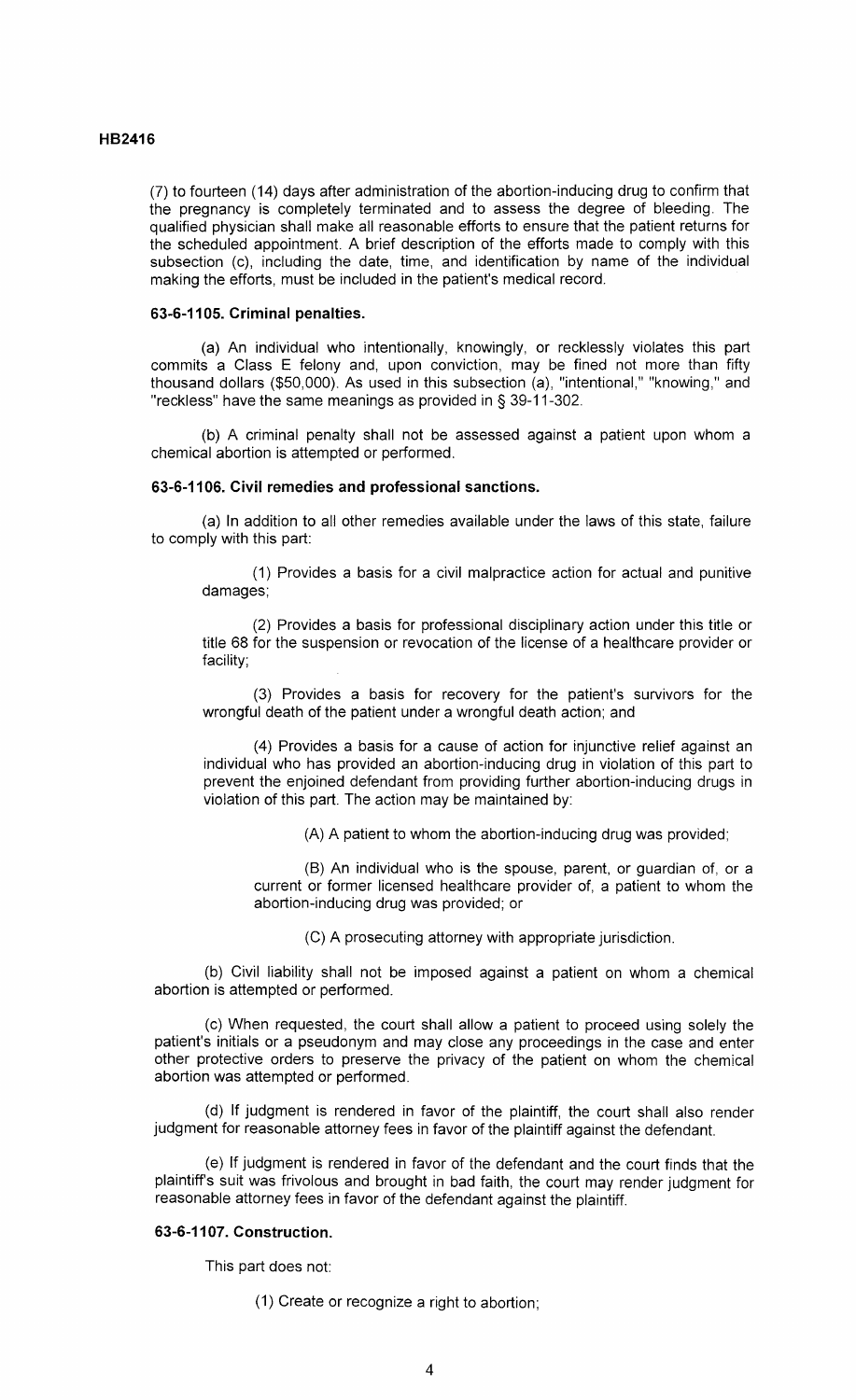(2) Make lawful an abortion that is otherwise unlawful; or

(3) Repeal, replace, or otherwise invalidate existing federal laws, regulations, or policies.

## **63-6-1108. Right of intervention.**

The attorney general and reporter may bring an action to enforce compliance with this part or intervene as a matter of right in a case in which the constitutionality of this part is challenged.

SECTION 4. If a provision of this act or its application to a person or circumstance is held invalid, then the invalidity does not affect other provisions or applications of the act that can be given effect without the invalid provision or application, and to that end, the provisions of this act are severable.

SECTION 5. The headings in this act are for reference purposes only and do not constitute a part of the law enacted by this act. However, the Tennessee Code Commission is requested to include the headings in any compilation or publication containing this act.

SECTION 6. For rule promulgation purposes, this act takes effect upon becoming a law, the public welfare requiring it. For all other purposes, this act takes effect January 1, 2023, the public welfare requiring it.